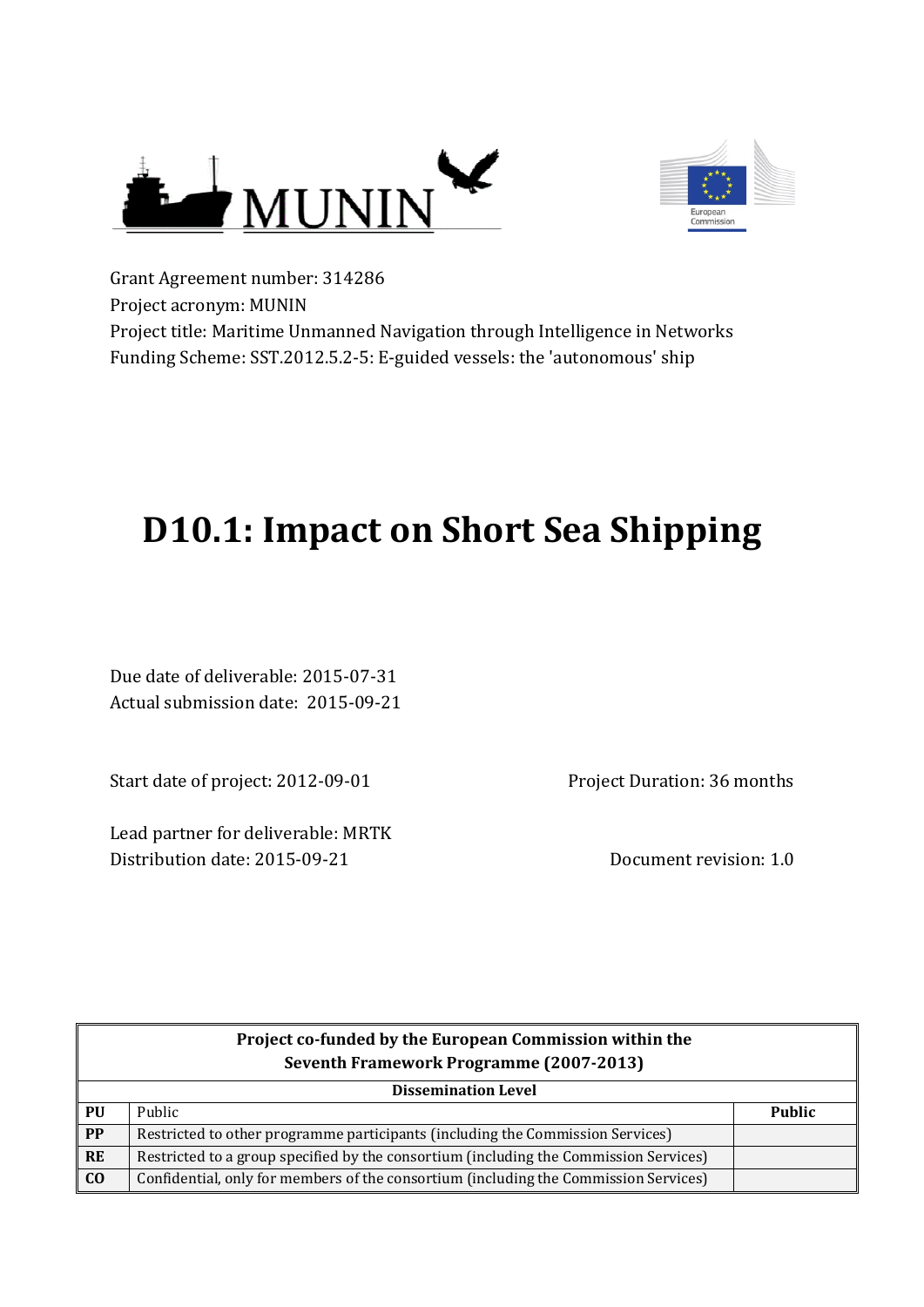



## **Document summary information**

| <b>Deliverable</b>    | D10.1: Impact on Short Sea Shipping |
|-----------------------|-------------------------------------|
|                       |                                     |
| <b>Classification</b> | Public                              |

| <b>Initials</b> | Author                    | <b>Organisation</b> | Role        |
|-----------------|---------------------------|---------------------|-------------|
| ØJR             | Ørnulf Rødseth            | MRTK                | Editor      |
| <b>HCB</b>      | Hans-Christoph Burmeister | <b>CML</b>          | Contributor |
|                 |                           |                     |             |

| Rev. | Who  | <b>Date</b> | Comment                                 |
|------|------|-------------|-----------------------------------------|
| 0.1  | ØJR  | 2015-03-15  | First outline                           |
| 0.2  | ØIR  | 2015-08-31  | First full draft                        |
| 0.3  | ØIR  | 2015-09-02  | Added short section on inland waterways |
| 0.4  | HCB. | 2015-09-15  | Comments and contributions              |
| 1.0  | ØJR  | 2015-09-21  | Final after comments                    |
|      |      |             |                                         |

#### **Internal review needed: [ ] yes [ x ] no**

# **Initials** Reviewer **Approved Reviewer Approved Reviewer** *Company Company*

# **Disclaimer**

The content of the publication herein is the sole responsibility of the publishers and it does not necessarily represent the views expressed by the European Commission or its services.

While the information contained in the documents is believed to be accurate, the authors(s) or any other participant in the MUNIN consortium make no warranty of any kind with regard to this material including, but not limited to the implied warranties of merchantability and fitness for a particular purpose.

Neither the MUNIN Consortium nor any of its members, their officers, employees or agents shall be responsible or liable in negligence or otherwise howsoever in respect of any inaccuracy or omission herein. 

Without derogating from the generality of the foregoing neither the MUNIN Consortium nor any of its members, their officers, employees or agents shall be liable for any direct or indirect or consequential loss or damage caused by or arising from any information advice or inaccuracy or omission herein.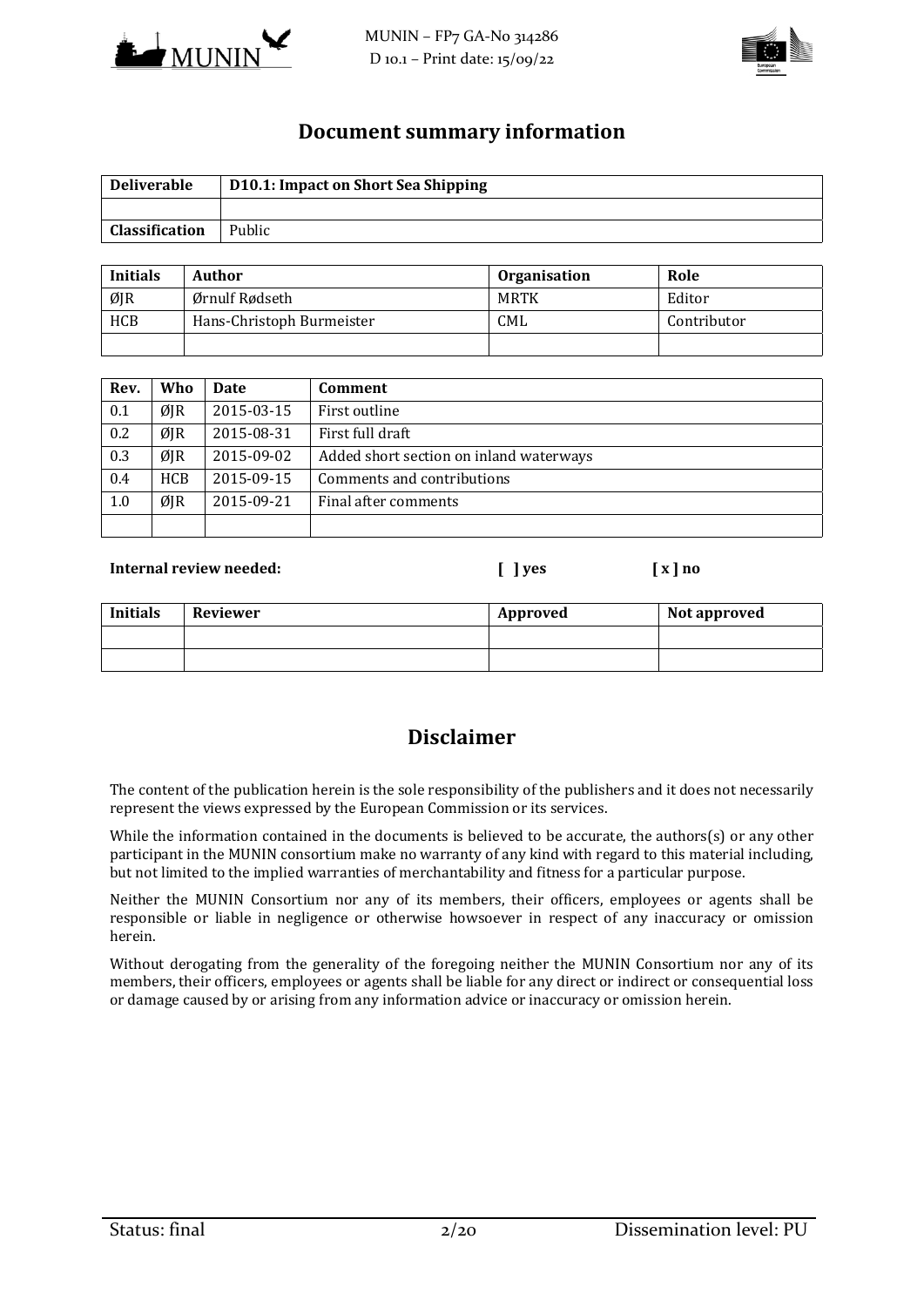

MUNIN – FP7 GA‐No 314286 D 10.1 – Print date: 15/09/22



# **Executive summary**

Short sea shipping is less complex than deep sea in that an unmanned ship calls at ports more often and salvage is much easier. Thus, some of the maintenance problems can be reduced or solved at lower cost. Also, close to shore operation is performed in emission control areas where also manned ships need to use cleaner fuels or exhaust cleaning systems. Thus, fuel costs are also less of a problem. Finally, coastal shipping will normally have access to much higher and lower cost communication infrastructure which also reduces cost of operation.

On the other hand, the ships operate in more congested waters which require other approaches to anti-collision and automated manoeuvres.

This report discusses these issues in some detail and proposes two different cases for unmanned short sea ships. Both address the "last mile" problem, i.e. from feeder or hub ports to final destination. One is a larger coastal carrier while the other is a small shuttle barge for shorter distances.

The report also briefly discusses inland waterway shipping and looks at the more specific properties of that. The shuttle barge could be a useful starting point for an inland ship design.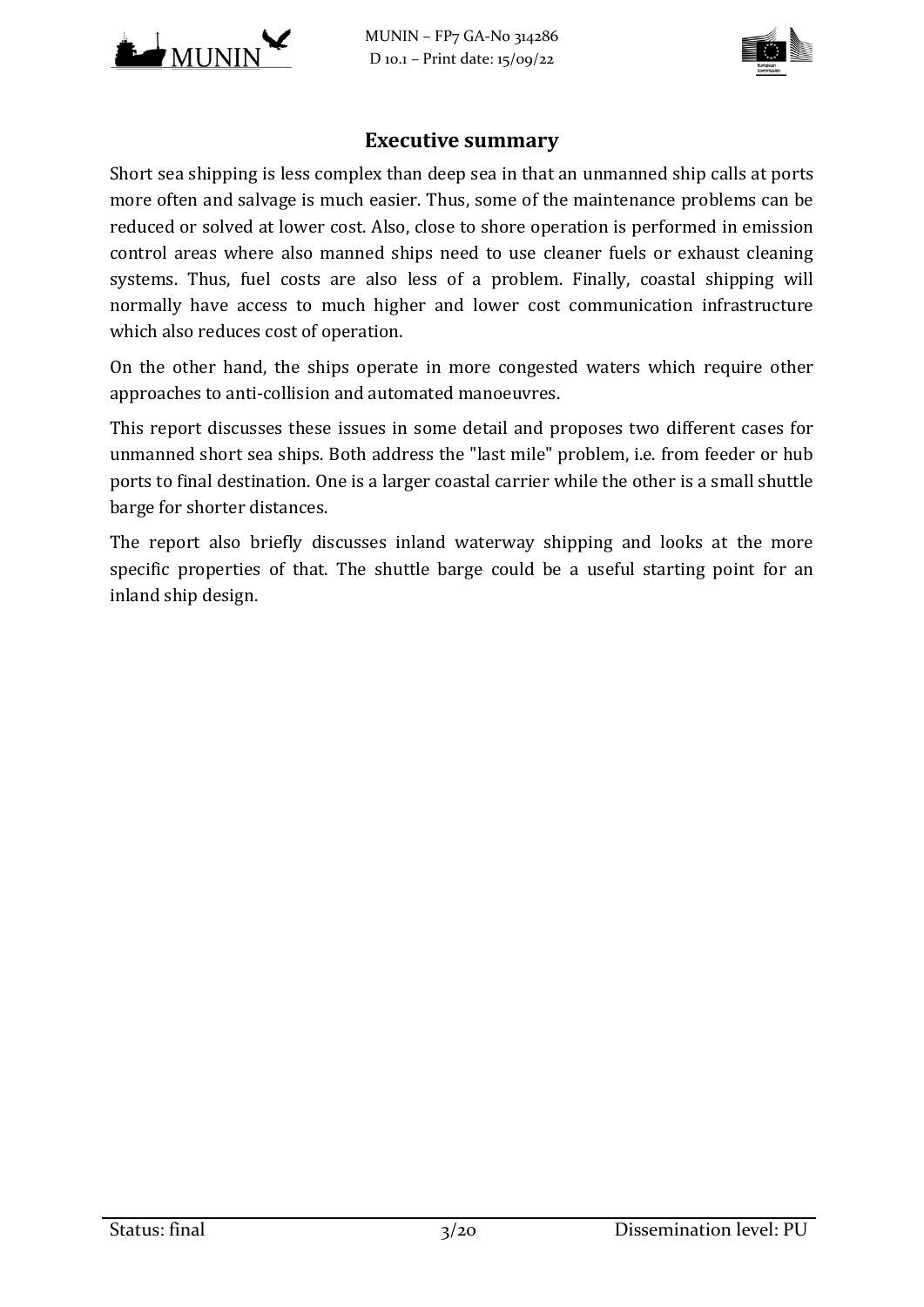



# **List of abbreviations**

- CBA Cost-Benefit Assessment
- ECA Emission Control Area
- GHG Green-House Gas  $(CO<sub>2</sub>$  mainly)
- HFO Heavy Fuel Oil
- LNG Liquefied Natural Gas
- MGO Marine Gas Oil
- ROPAX RORO passenger ship (longer distance car ferries)
- SSS Short Sea Shipping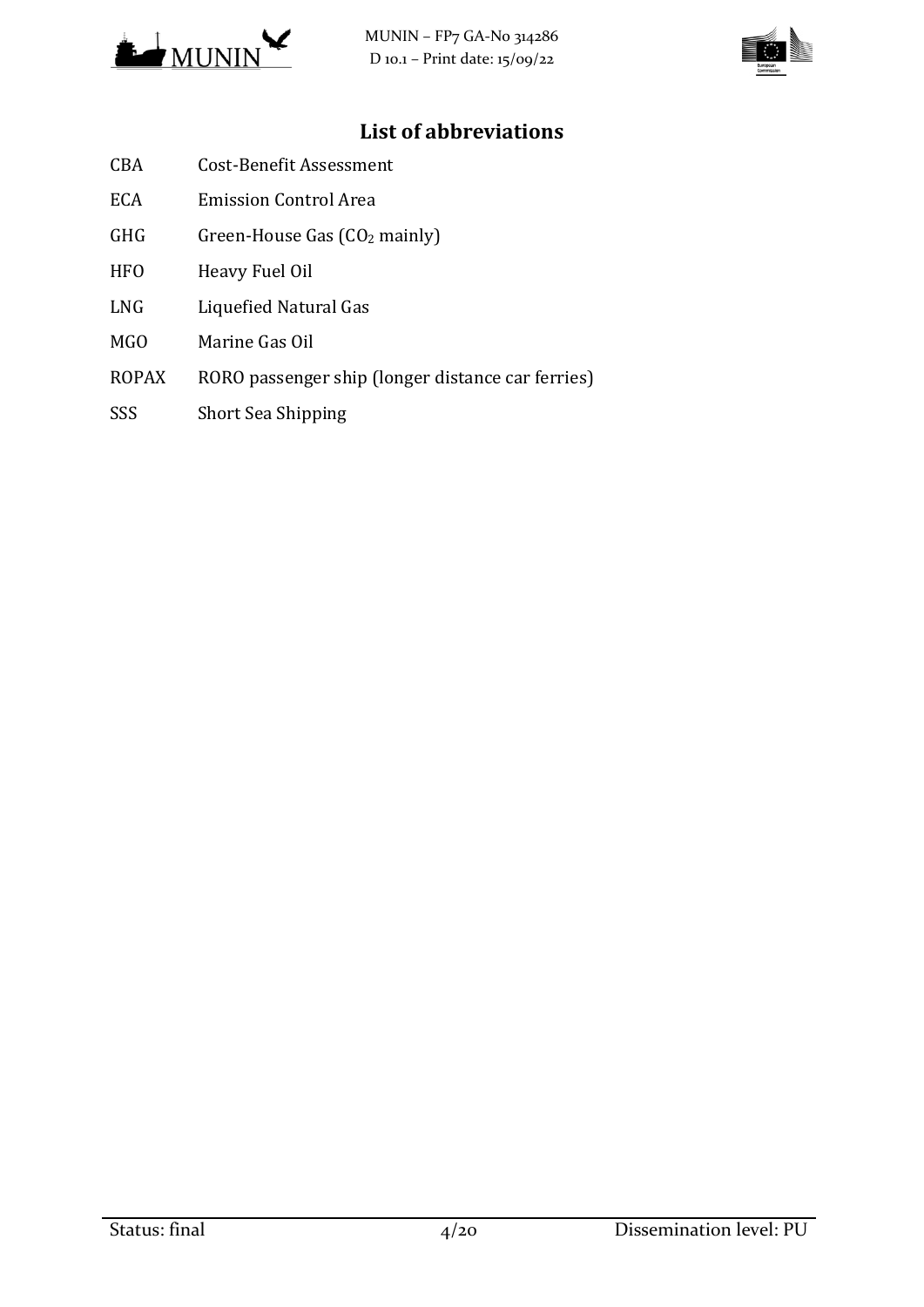

MUNIN - FP7 GA-No 314286 D 10.1 - Print date: 15/09/22



# **Table of contents**

| 1. | 1.1 Scope         |  |
|----|-------------------|--|
| 2. |                   |  |
| 3. |                   |  |
| 4. |                   |  |
| 5. |                   |  |
| 6. |                   |  |
| 7. |                   |  |
|    | <b>References</b> |  |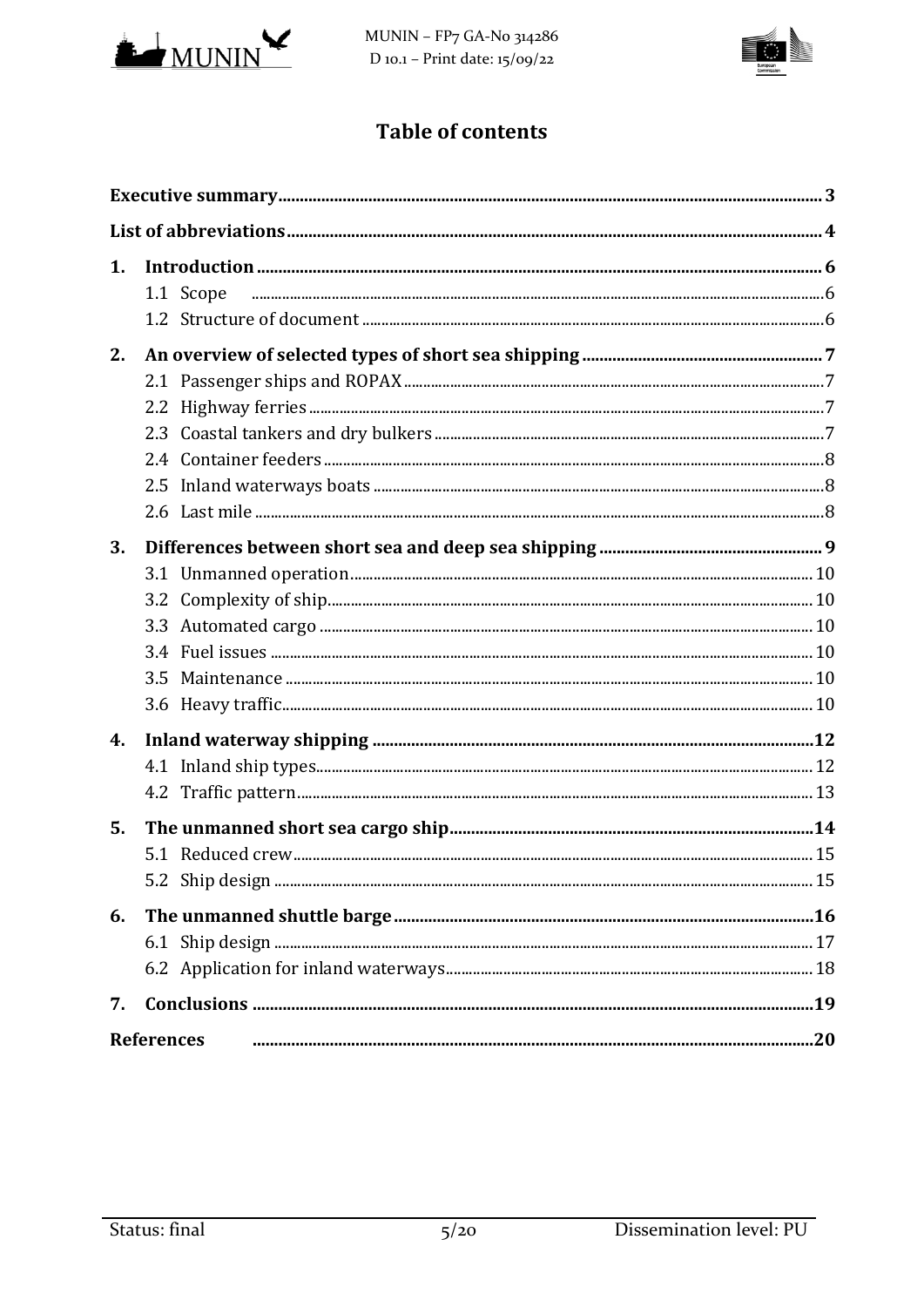



# **1. Introduction**

## **1.1 Scope**

European short sea shipping (SSS) may be an interesting opportunity for unmanned shipping. On the societal side, it is desirable to make better use of the European waterways than today to reduce road congestion and greenhouse gas (GHG) emissions. Unfortunately, SSS is often more expensive or less convenient than truck transport and significantly increasing competitiveness by reducing costs is attractive. On the technical side, there are factors that both simplify and complicate unmanned shipping in a short sea context. 

This report will briefly go into the technical possibilities and limitations of unmanned short sea shipping in Europe and compare it to some typical types of shipping. It will also outline a few examples of possible unmanned ship concepts for the short sea trade.

This report should be read in conjunction with  $D10.2 / 1/$  as that goes more into details on the general technical restrictions or constraints on unmanned vessels.

# **1.2 Structure of document**

Section 2 outlines some typical SSS cases and the requirements these cases put on the ship. It is not an exhaustive analysis, but covers some of the main classes of SSS. A brief analysis of possibilities will be done.

Section 3 discusses the possibilities of unmanned shipping in SSS with basis in the general constraints described in D10.2 and in the most promising cases from section 2. This will basically be a list of arguments pro and contrary to unmanned SSS, when compared to deep sea shipping.

Section 4 will discuss inland waterway shipping as a special case of SSS.

Section 5 and 6 will then briefly outline two possible cases that may be worth further investigation. This is not a full CBA, but will outline the general arguments for and against these types of ships.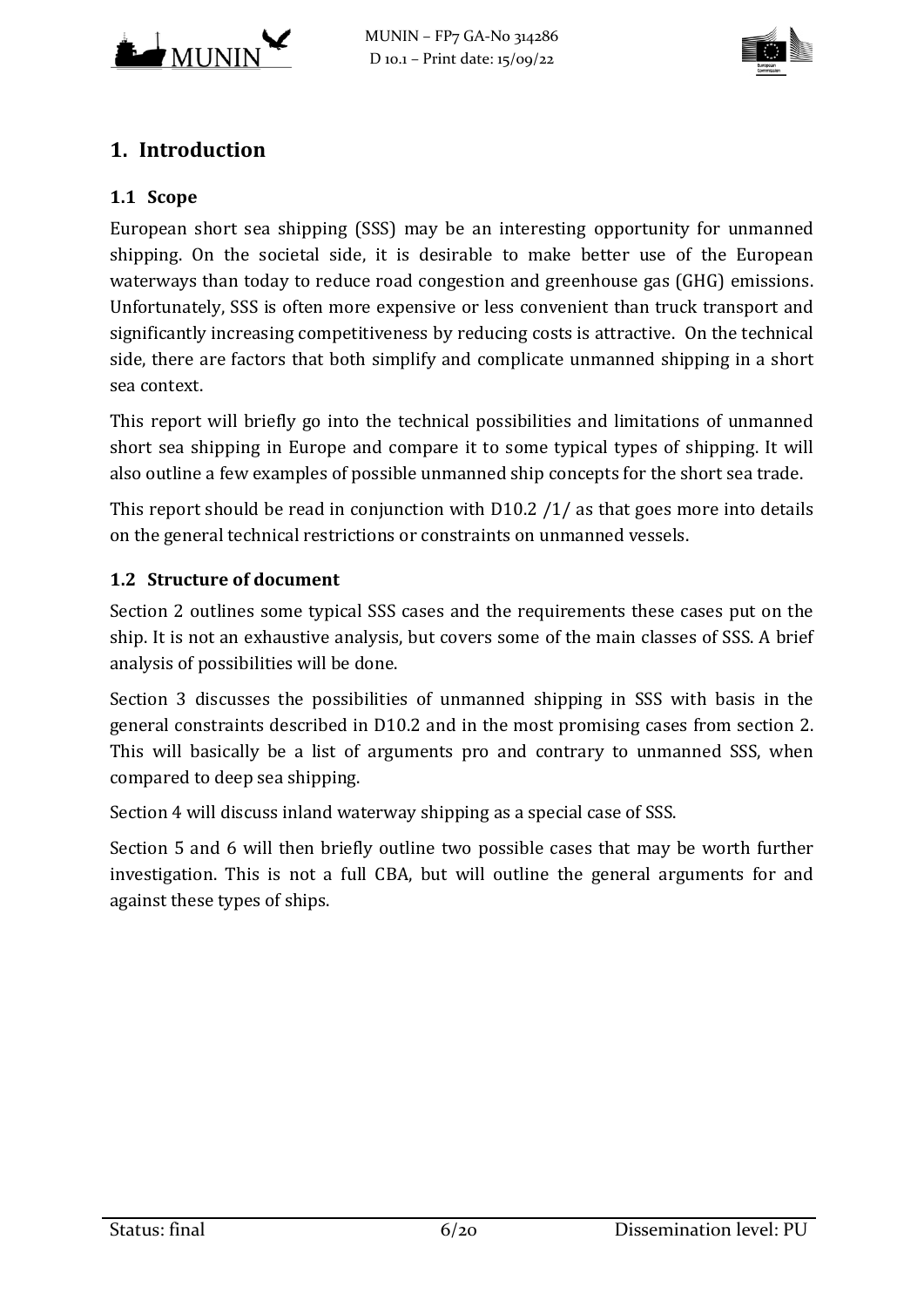



# **2. An overview of selected types of short sea shipping**

The analysis presented in this chapter is fairly high level and mainly based on personal insight and opinions by the authors. After working with unmanned shipping for three years during the MUNIN project we believe that this may be of some use to the reader. Also, the arguments are presented and the reader is free to make up his or hers mind.

The conclusion in this section is that the "last mile" type of shipping may be the most interesting to look at in the context of unmanned shipping. This may apply to longer and shorter distance, including inland short distance transport and ship terminal shuttling.

# **2.1 Passenger ships and ROPAX**

A significant part of European short sea shipping is high or lower speed passenger crafts as well as passenger carrying car ferries (ROPAX). It is close to inconceivable to see these ships as unmanned since an important task of the crew is to assist passengers in the case of emergencies. It may be possible to reduce crew size marginally by using technology of the type developed in MUNIN, but this will have marginal impact on overall operational costs. These ships are not likely cases for unmanned operation.

# **2.2 Highway ferries**

Another case which could be interesting is the highway shuttle ferry which ferries cars and passengers over relatively short stretches where subsea tunnels or bridges are not cost-effective. The voyage duration is often on the order of 15 to 30 minutes and location and infrastructure seems to favour unmanned ship solutions. However, the same point as in the previous section applies: Crew are needed to help passengers in the case of emergencies and it is not trivial to device automated rescue systems that would allow these ships to sail without crew.

On the other hand, it should not be impossible to find technical solutions to the rescue problem so it is not as unlikely as the general passenger ship.

# **2.3 Coastal tankers and dry bulkers**

Chemical and oil tankers will probably upset public opinion if they were operating without crew. Technically and from a safety perspective, one could argue that this is a reasonable proposition, but one may assume that the general public would be very sceptical. 

Dry bulkers, transporting sand, gravel or other bulk material, could be a good case, but many of these ships are more or less operating on very low freight rates and there is likely not capital in the business to do the necessary technical innovations. It is also unlikely that the business would be able to recover the additional costs.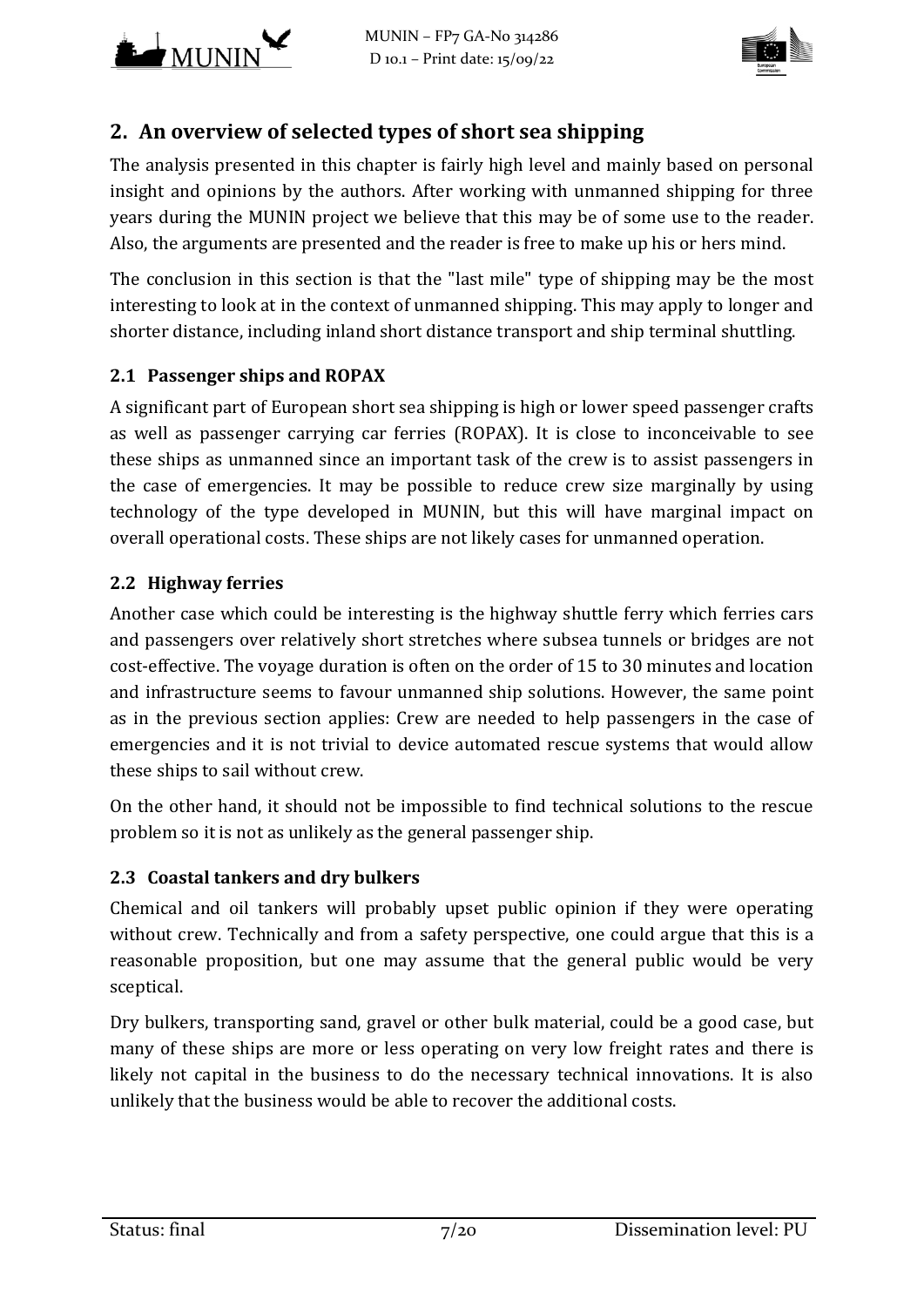



An exception may occur if the society decided to offer some form of subsidies to remove very old and presumably more dangerous ships from this trade. However, even in this case, unmanned ships would probably not be the first choice.

## **2.4 Container feeders**

The special purpose feeder ships without cranes and optimized for hub to larger feeder port traffic could be case, but the economic incentive may not be that strong. This type of traffic seems to be operating on a fairly sound commercial basis although there is arguably a tendency that the feeder ports get fewer and larger.

It is questionable if the necessary increased investments would represent a good business case.

## **2.5 Inland waterways boats**

Inland waterway boats could be a good case for unmanned shipping. However, introduction of unmanned barges or boats would require a fairly large change in the infrastructure and how the business was conducted. The impression is that there are perhaps too few large actors that could undertake to spearhead the necessary changes.

Otherwise, the technical issues of unmanned shipping are significantly easier to overcome in the inland waterways and it remains attractive if a good business model could be found. Furthermore, unmanned convoy systems could also provide a cheap alternative to increase freight volumes while not increasing the water depth by dredging. 

## **2.6 Last mile**

Last mile shipping is the transport of goods from hubs to smaller destinations that are not served by large feeder ships. Normally and today, this is often done with trucks or in some cases trains.

However, in some areas there are also ship routes with general cargo ships that handle part of the last mile transport. These ships may also handle cargo between feeder ports. They do not generally call on the large international hubs.

This type of traffic has a great potential in reducing road traffic. They will not completely replace trucks as there will still be the need to move cargo from the ports where these ships call and locations outside the maritime network.

If such ships were to become more automated and more competitive, they may also compete with some of the feeder traffic, although this is more speculative. There is also an extension the other way into very small shuttle barges that may directly compete with trucks on certain destinations.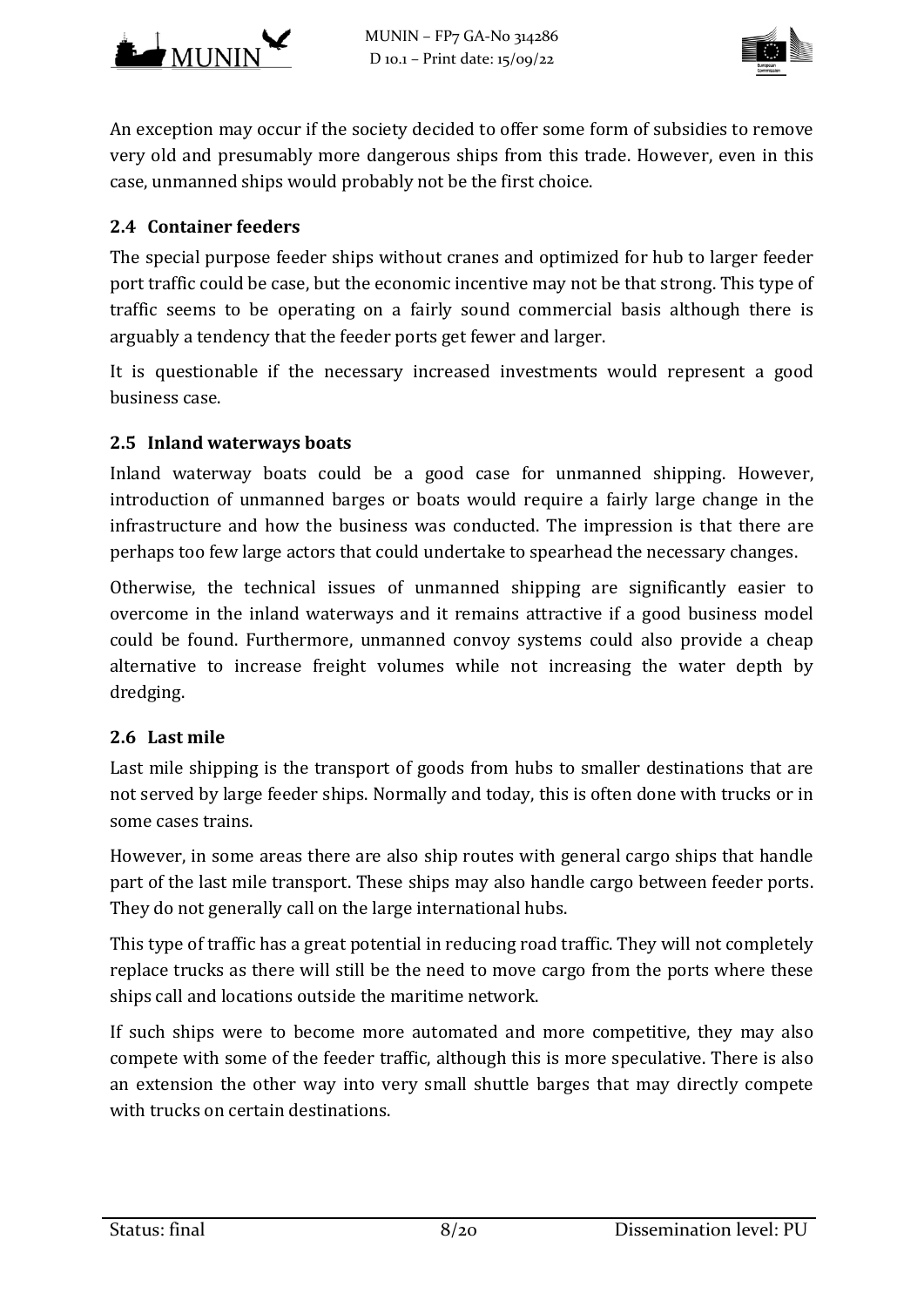



# **3. Differences between short sea and deep sea shipping**

Report D10.2 identifies a number of constraints that apply to deep sea shipping. This section will go through these constraints and modify the list with respect to short sea operations. The solution column will, where applicable, give a reference to the subsection in which the issue is discussed.

The table does not contain an entry on the legal issues. Briefly, it can be mentioned that the short sea or inland waterways unmanned ship usually will be a simpler case legally than the deep sea ship. This is because one will often be able to avoid operating in international waters and can make do with general agreements between the flag state and the afflicted coastal states. This does not mean the legal issue is straight forward as many complicated issues remain as is documented in other deliverables, e.g. D9.3 /3/.

| <b>Constraint</b>        | <b>Solution</b>                                    |
|--------------------------|----------------------------------------------------|
| No crew<br>1.            | Similar with respect to economy of solutions (3.1) |
| 2.<br>No passengers      | Same.                                              |
| <b>Quality SCC</b><br>3. | Same.                                              |
| Simple design<br>4.      | Less of an issue (3.2)                             |
| Automated cargo<br>5.    | May be more important (3.3)                        |
| Fire protection<br>6.    | Same                                               |
| Fuel issues<br>7.        | Less of an issue (3.4)                             |
| 8.<br>Maintenance        | Less of an issue (3.5)                             |
| Redundancy<br>9.         | Same, see item 8 however.                          |
| 10. Secure ICT           | Same.                                              |
| 11. Heavy traffic        | More severe (3.6)                                  |
| 12. Direct control       | More often (3.6)                                   |
| 13. Heavy weather        | Less severe, more protected waters.                |
| 14. Documented safety    | Same.                                              |
| 15. Dangerous cargo      | Same.                                              |

**Table 1 – Comparison between short and deep sea shipping constraints**

While short sea in many respects is fundamentally different than deep sea, it is likely that good solutions can be found also here. One may also assume that short sea shipping may be a better starting point for unmanned ship as it is shorter distances between maintenance possibilities, involving fewer authorities and probably offers better economic possibilities in the short run.

The economy is probably better because the use of distillates or other fuel as well as lower efficiency of redundant machinery is much less of an issue for short sea traffic that cannot utilize the long voyages on constant and near optimal speed on the main engine.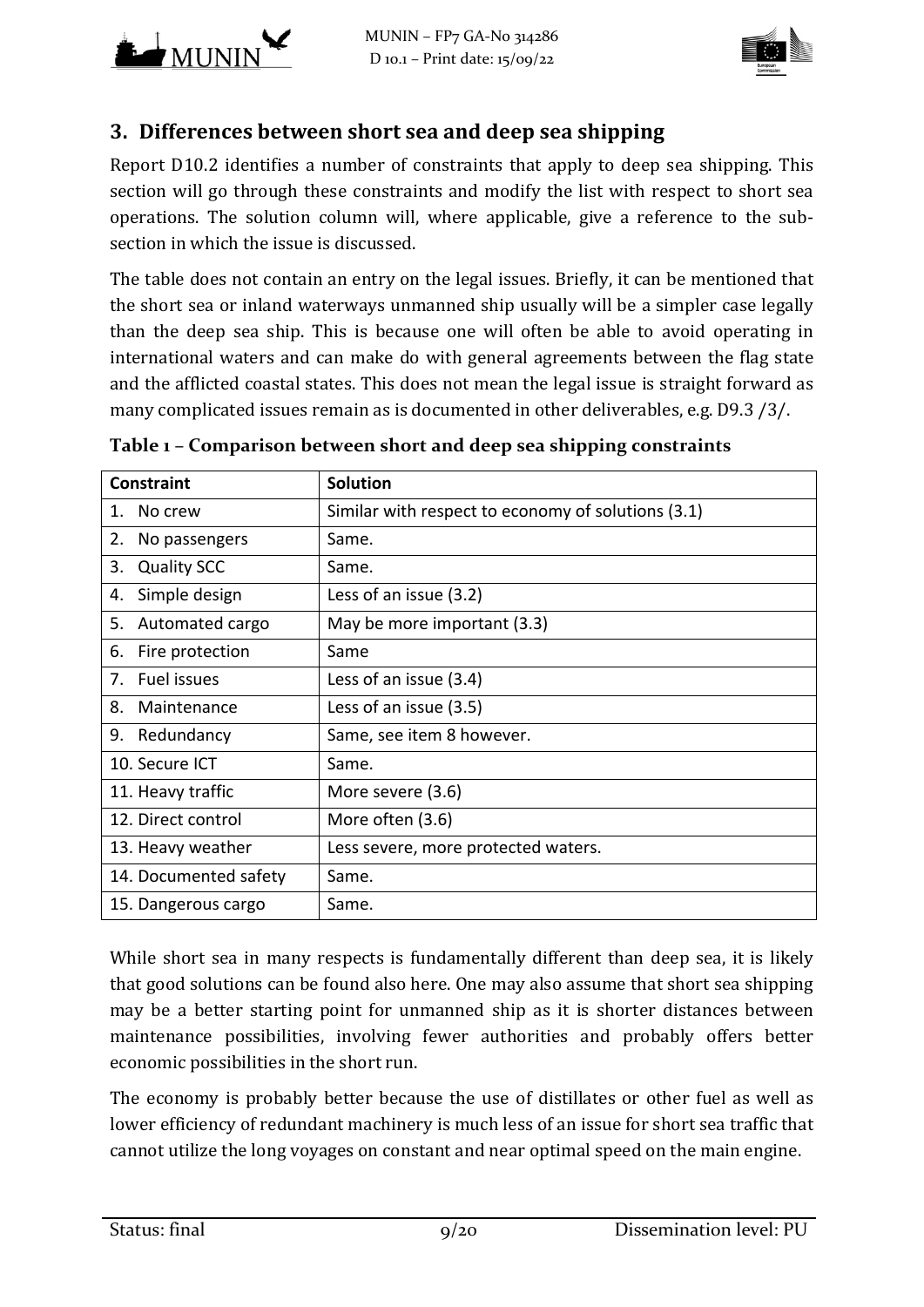



## **3.1 Unmanned operation**

Short sea is in a sense more demanding that deep sea as port calls are much more frequent and the fairways generally more complex in terms of traffic. To make the unmanned short sea ship cost effective, one will probably have to go for a solution with full remote control during difficult passages and autonomous navigation elsewhere. This means no crew on board, even during berthing.

# **3.2 Complexity of ship**

Short sea ships normally have lower capital investments and operate on more frequent port calls. This means that consequences of technical defects may be less as they can more readily be fixed and have less consequences in terms of off-hire. This will, however, vary very much with ship type and trade.

## **3.3 Automated cargo**

Port costs are relatively much more significant for short sea shipping and the degree of automation in loading and discharge may have a great impact on operational costs. As discussed in the previous section, last mile logistics may be an interesting case for unmanned ships, but this type of ship will also be very sensitive to port costs.

In general, many short sea shipping segments are very much cost constrained and the main attractiveness of unmanned ships is if it can reduce costs sufficiently to increase competitiveness against road transport.

## **3.4 Fuel issues**

Fuel costs are important for short sea as well as deep sea shipping. However, as short sea shipping mostly operates within ECA zones, both manned and unmanned ships have some of the same problems related to selection of fuels. In many cases this means that also manned ships will operate with clean fuels such as MGO or LNG in the ECA area. This removes this particular competitive advantage for manned ships in short sea trade.

## **3.5 Maintenance**

Short sea shipping is also somewhat less sensitive to the maintenance issues as port calls are more frequent and consequences of system failures are less severe. Salvaging a short sea ship is much simpler than a ship on the high seas.

However, maintenance problems and system failures will easily increase costs of operations and reduce revenue through more off-hire, so it is still important.

## **3.6 Heavy traffic**

Traffic on short sea routes will be a challenge. There will generally be more traffic, the fairways will be more constrained and there will be much more leisure and small boat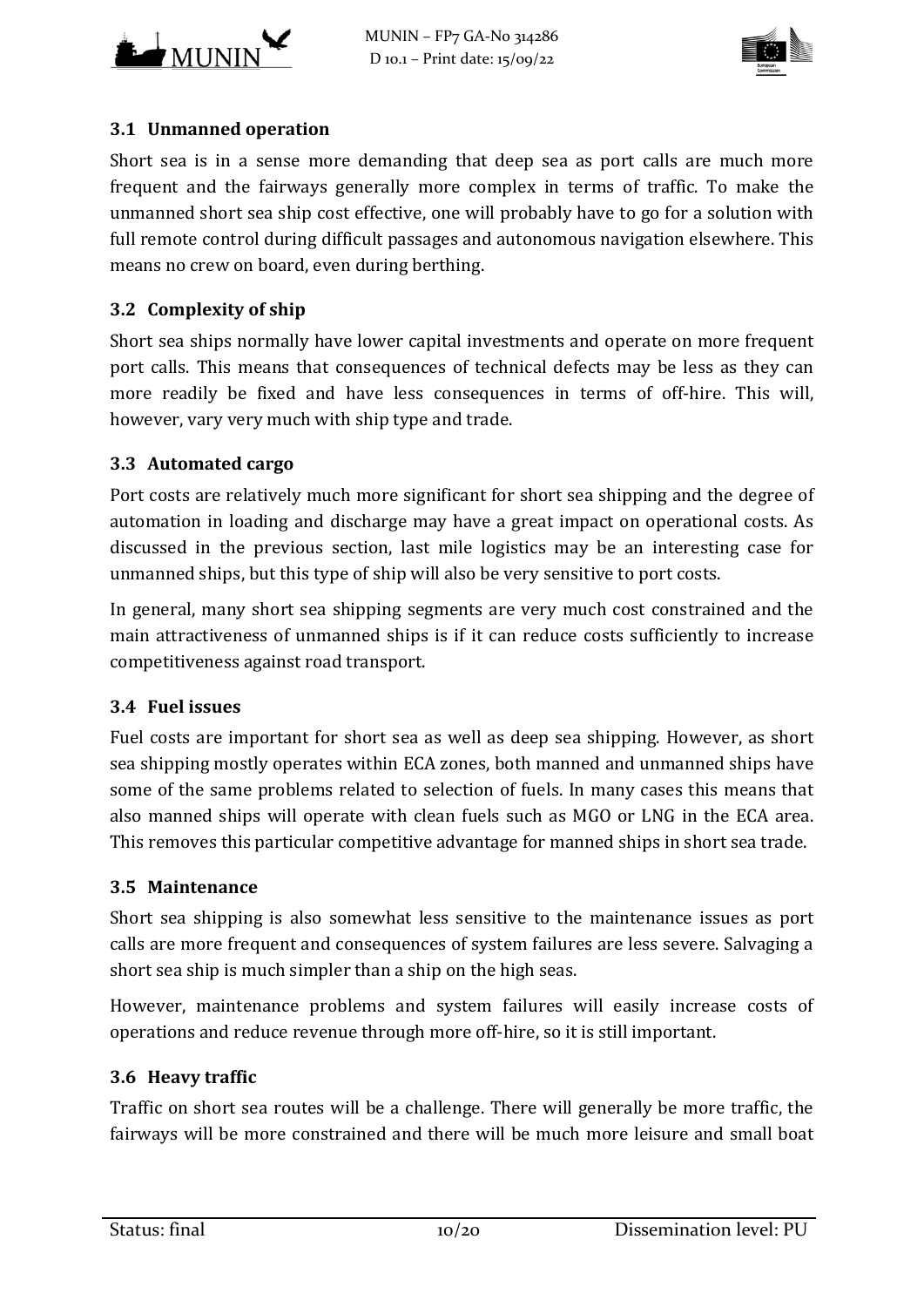



traffic. Also, port calls will be much more frequent and one will in general need an alternative method from that used for deep sea ships. One may want to use a combination of two approaches:

- 1. Much more tight control via the SCC. It is probably necessary to use direct remote control during larger parts of the voyage. This will also require much more use of high definition video signals and other on-line sensor data.
- 2. One also needs to consider the need for specific traffic regulation rules and legislation, e.g. giving the unmanned ship right of the way or reserving certain lanes for unmanned ships.

The benefit of short sea shipping operating close to shore is that it will normally be able to utilize better communication infrastructure, either dedicated or general purpose, such as 4G mobile data nets. It is also easier to create local legislation or rules that give unmanned traffic improved protection against other ships and boats.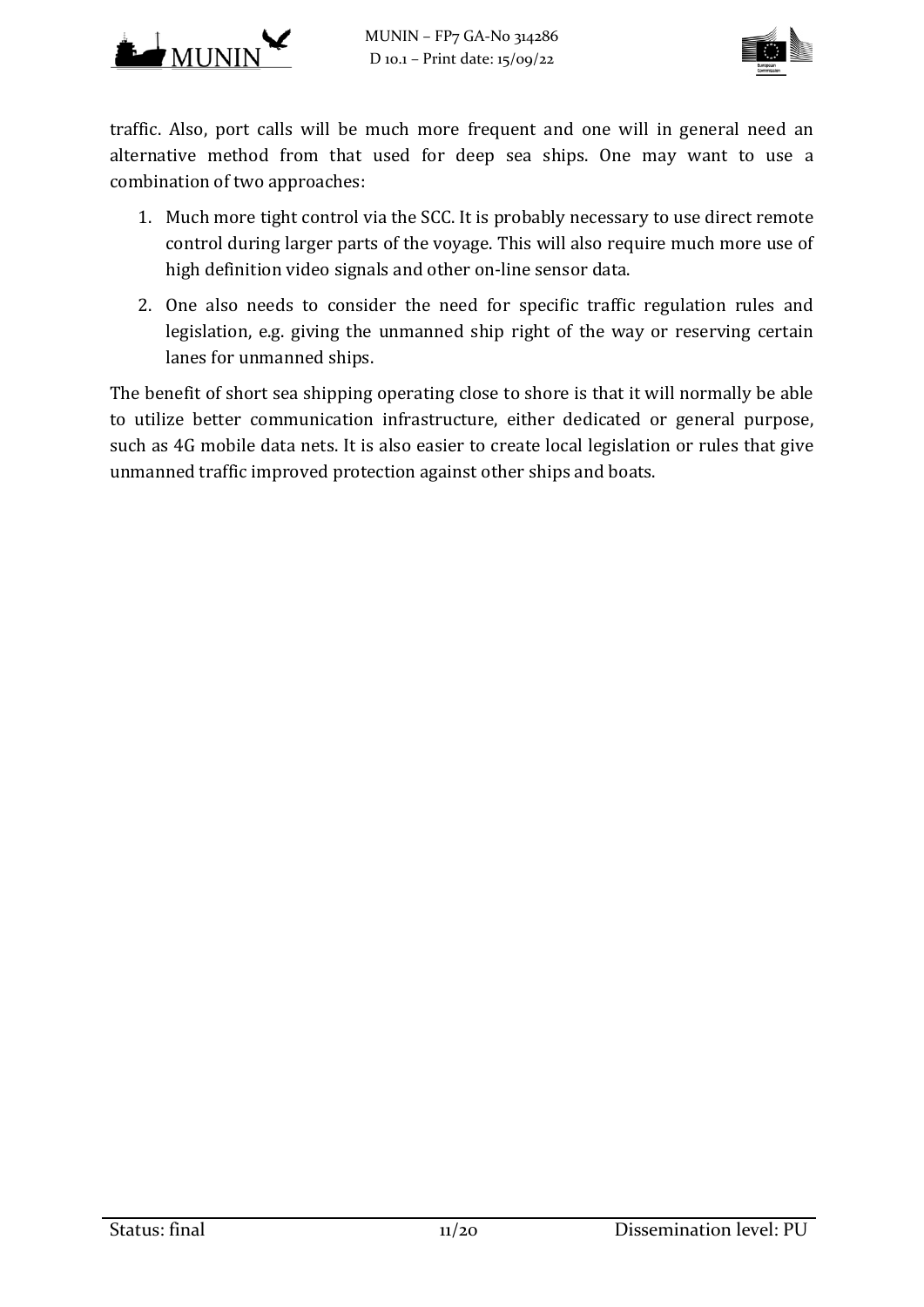



# **4. Inland waterway shipping**

The following table outlines the differences between inland shipping and general short sea shipping. More detailed explanations can be found in following sub-sections.

| <b>Constraint</b>        | <b>Solution</b>                            |
|--------------------------|--------------------------------------------|
| No crew<br>1.            | Same with respect to economy of solutions. |
| 2.<br>No passengers      | Same.                                      |
| <b>Quality SCC</b><br>3. | Same.                                      |
| Simple design<br>4.      | Barge type (4.1)                           |
| Automated cargo<br>5.    | Most use equipment in port.                |
| Fire protection<br>6.    | Same                                       |
| Fuel issues<br>7.        | Less of an issue $(4.1)$                   |
| Maintenance<br>8.        | Less of an issue (3.5)                     |
| 9. Redundancy            | Should be less of an issue (4.1)           |
| 10. Secure ICT           | Same.                                      |
| 11. Heavy traffic        | Rivers and canals (4.2)                    |
| 12. Direct control       | Same as SSS                                |
| 13. Heavy weather        | Less severe, more protected waters.        |
| 14. Documented safety    | Same.                                      |
| 15. Dangerous cargo      | Same.                                      |

**Table 2 – Comparison between short sea and inland shipping constraints**

The barge concept presented in section  $0$  could also be used on inland waterways and it would be a possible concept to make larger for more general barge traffic. It would probably not be so suitable for battery operation.

## **4.1 Inland ship types**

The ships operating on inland waterways are relatively narrow and long and with a small air draught. Some examples of typical barges are shown in Figure 1.

Many of these ships have a single engine with thrusters for increased manoeuvrability. However, diesel-electric systems are also here increasing and LNG is also considered as a suitable fuel.

Relatively complex operational characteristics should allow for more advanced propulsion systems without a very high additional cost penalty.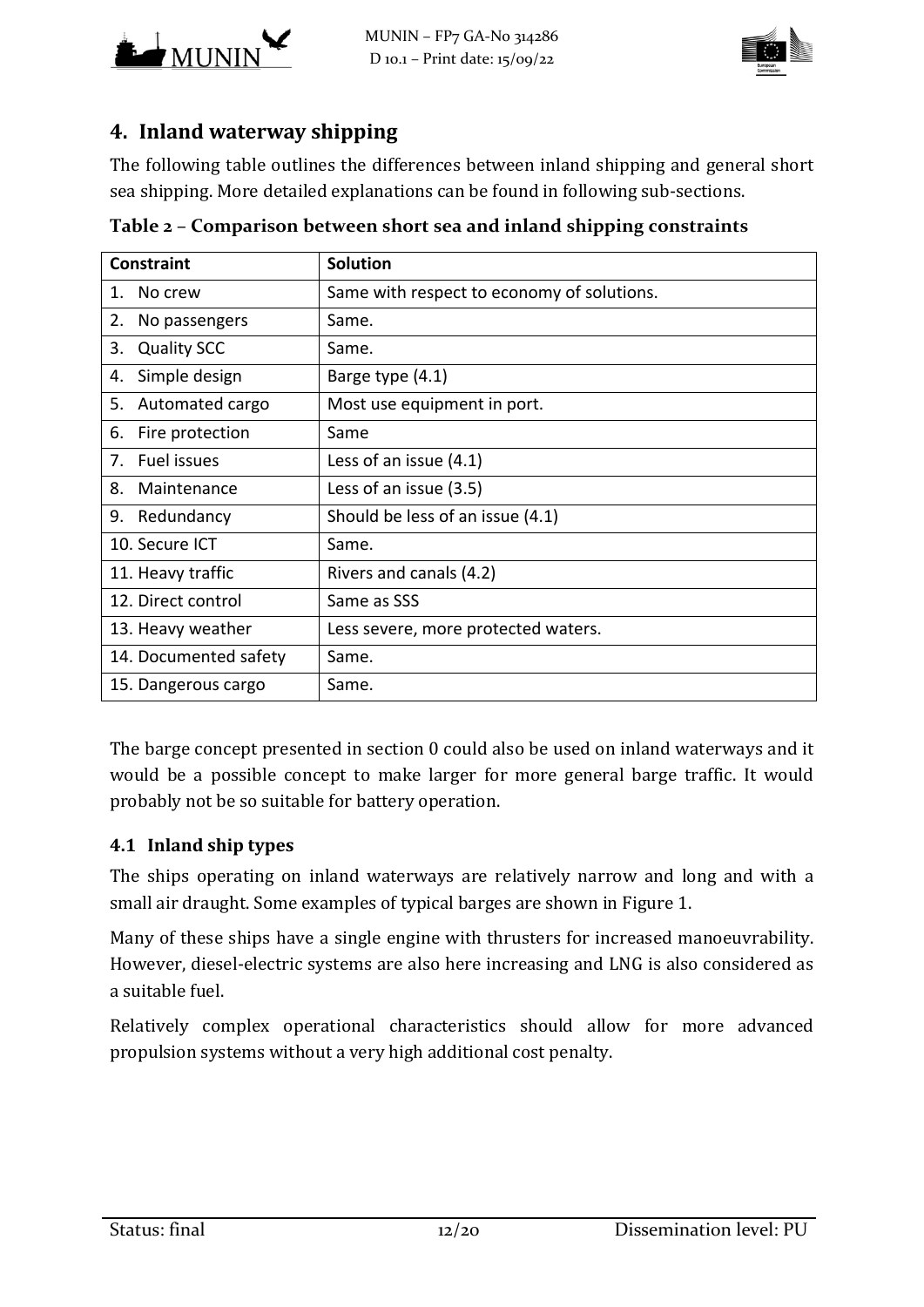





# **Figure 1 – Some inland barge types /2/**

# **4.2 Traffic pattern**

Inland waterways will be even more restrictive than general short sea shipping. These vessels sail mostly on channels and rivers with relatively limited flexibility in movements and often with heavy traffic.

However, traffic patterns are more regular due to the same restrictions and one may in some cases compare this type of traffic to truck driving on highways.

Also the legislative regime is very different from national shipping and there are more possibilities for adaption of rules locally than it is for areas where internationally flagged ships operate.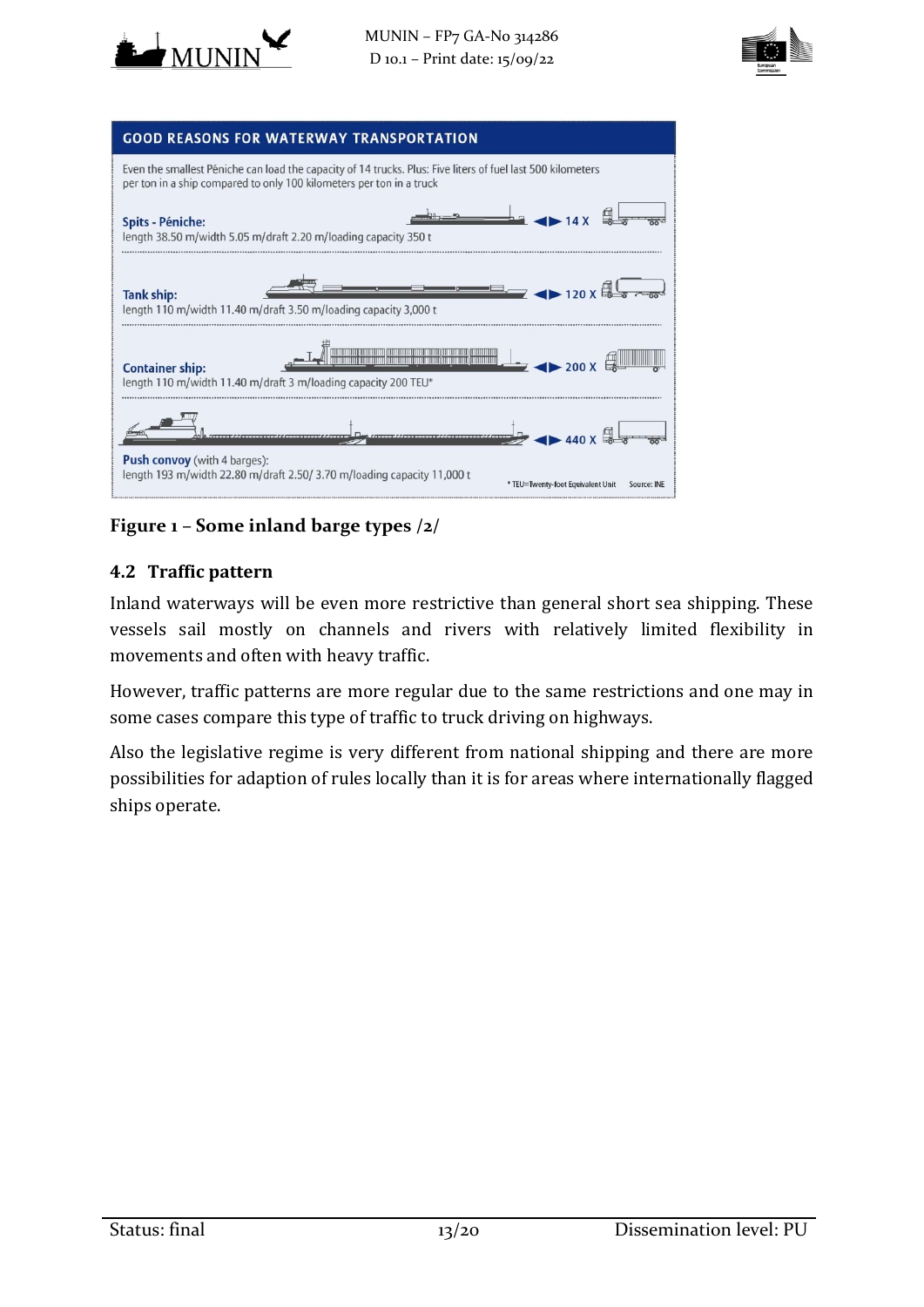



# **5. The unmanned short sea cargo ship**

An interesting case for a short sea cargo ship was developed by the Godsfergen<sup>1</sup> project in Norway. It proposed a relatively small cargo ship for unit loads (45 feet containers) and with own cranes and no need for manned port operation as part of the concept.



## **Figure 2 – The proposed Godsfergen route<sup>1</sup>**

The business model would be good, if one could manage to remove some of the port costs associated with cargo handling which basically means automated handling of the cargo in port. This could also be extended to fully or partly unmanned operation of the ship. 

This is a form of last mile transport, where the ship is not directly a feeder, but rather calls on smaller ports to take the last part of the voyage that the feeders do not find economical or technically possible to pick up.

A brief comparison of this concept to the general constraints for unmanned ships has been made below.

| <b>Constraint</b>   | <b>Solution</b>                                       |
|---------------------|-------------------------------------------------------|
| No crew<br>$1_{-}$  | Fully or partly unmanned (5.1)                        |
| No passengers<br>2. | Ok.                                                   |
| 3. Quality SCC      | Ok. Need more direct control also for cargo handling. |
| 4. Simple design    | Will be somewhat more complex (5.2)                   |
| 5. Automated cargo  | Fully (5.2)                                           |
| 6. Fire protection  | Same                                                  |

**Table 3 – Comparison between short and deep sea shipping constraints**

1

 

http://www.godsfergen.no/SitePages/NyhetDetalj.aspx?nid=153&t=Competitive+coastal+transport+on+ short+distance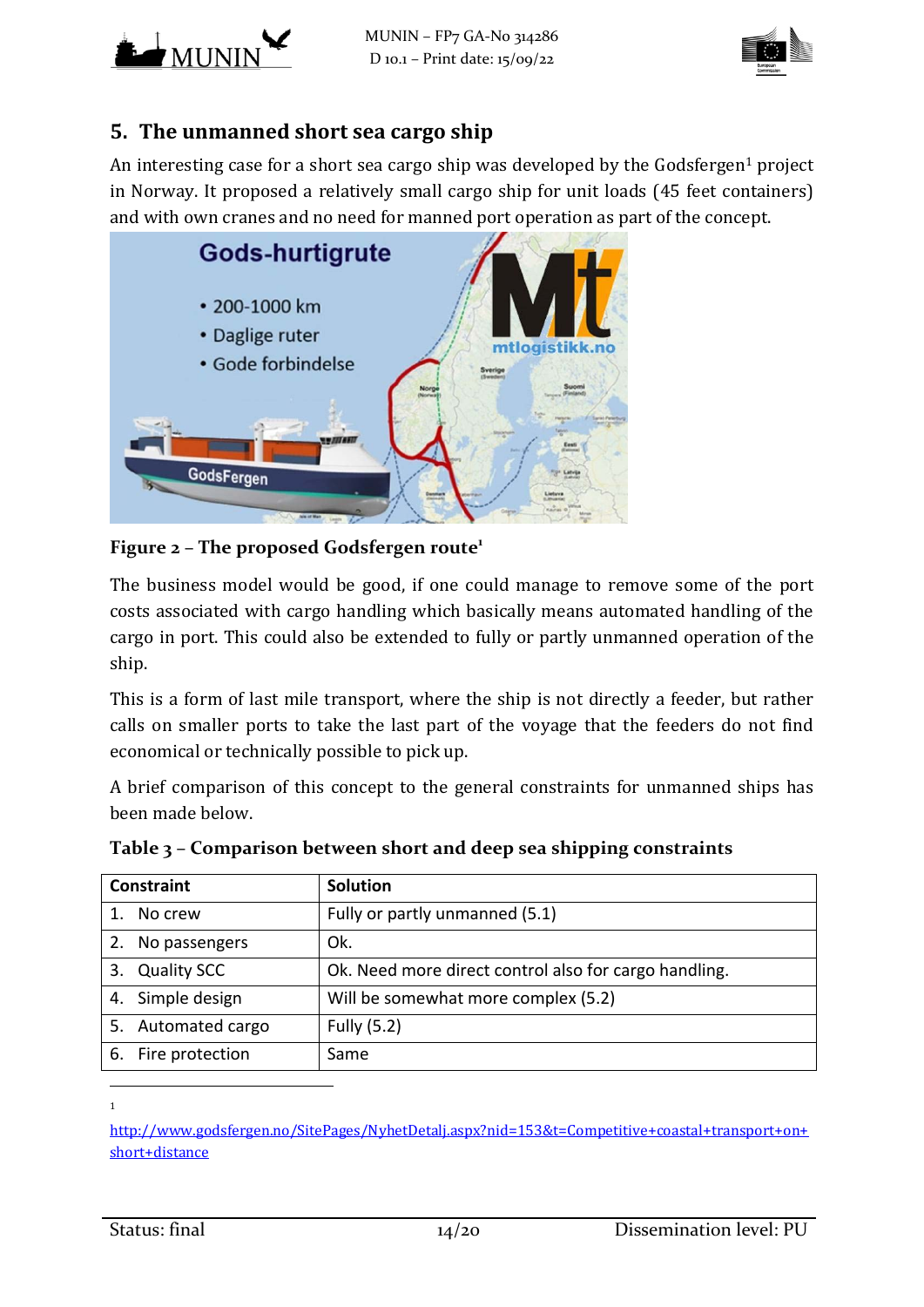



| <b>Constraint</b>     | <b>Solution</b>                     |
|-----------------------|-------------------------------------|
| 7. Fuel issues        | LNG or other (5.2)                  |
| 8. Maintenance        | As generally for SSS ships (3.5).   |
| 9. Redundancy         | Yes (5.2).                          |
| 10. Secure ICT        | Same.                               |
| 11. Heavy traffic     | As SSS (3.6)                        |
| 12. Direct control    | As SSS (3.6)                        |
| 13. Heavy weather     | Less severe, more protected waters. |
| 14. Documented safety | Same.                               |
| 15. Dangerous cargo   | Same.                               |

# **5.1 Reduced crew**

The ship will operate on a 24/7 schedule where ports are called on at any time of day or night. Port side operations must be automatic and one could fairly easily extend this to automated crane operations from ship to quay side. The container would presumably be loaded directly onto a chassis for trucks to pick up later.

A problem with 24/7 operation is nighttime noise in ports close to residential areas. This may also have to be addressed.

A further extension to this would be to have a fully unmanned ship. This would reduce costs and would relieve crew of port operations at awkward times of the night. The ship would also be able to load more cargo or could be reduced in size.

## **5.2 Ship design**

The current design is with LNG as fuel and with a single engine. This would probably have to be changed to diesel electric and perhaps podded propulsion to increase maneuverability in port. It would rely on automated berthing systems and cargo handling where cargo units were loaded on or off the ship directly from the quay side where trucks deposit or pick them up during day time. This may include forms of automated guided vehicles (AGV) in larger ports.

With generator sets on deck, running on LNG from tanks where superstructure would have been, these could later be exchanged with batteries or fuel cells, dependent on developments in technology.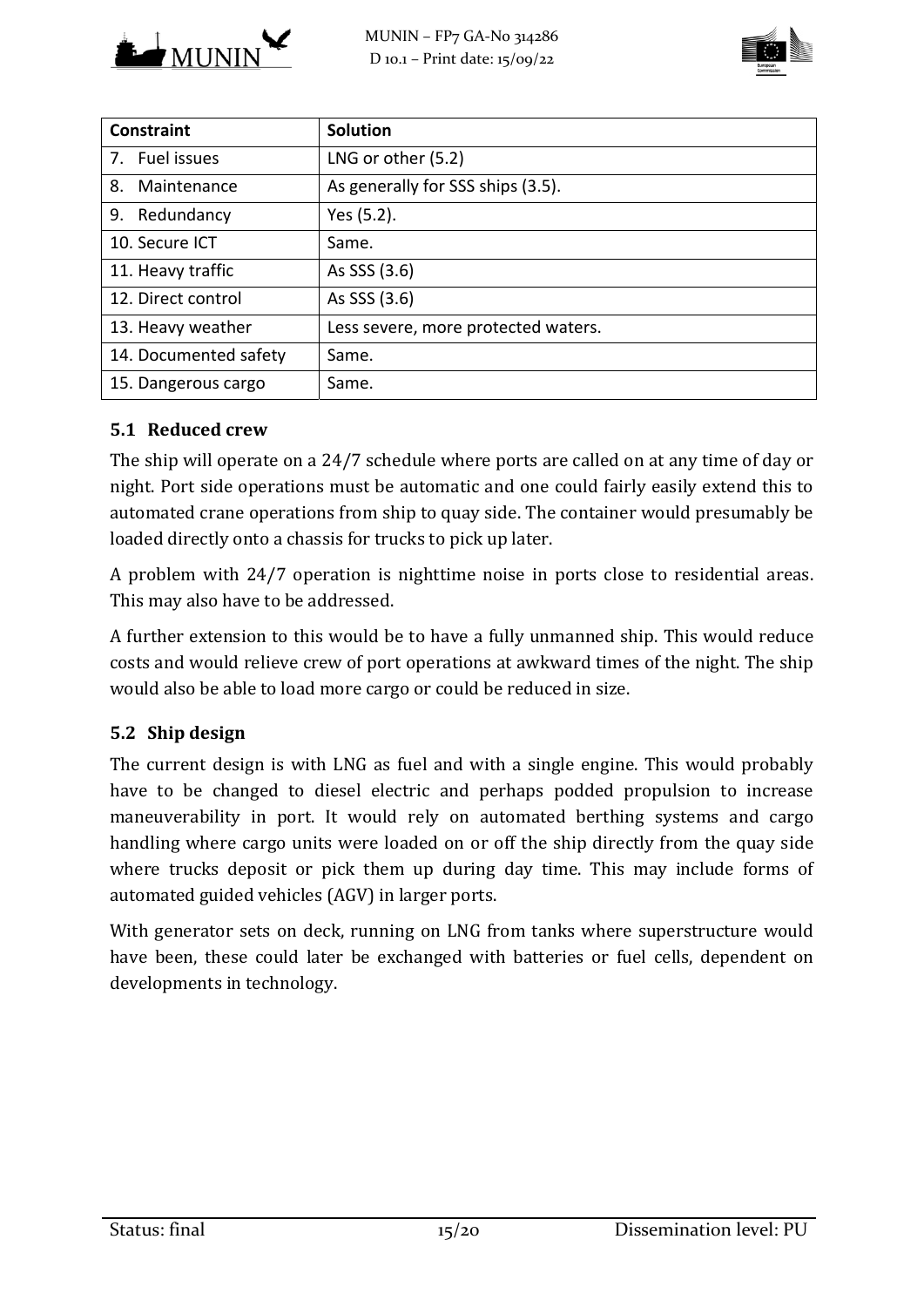



# **6. The unmanned shuttle barge**

Another concept that came up during discussion is a relatively small shuttle barge for transport of a few containers between a terminal and smaller destination ports. These could be sea or rail terminals and the voyage could cover distance up to about 200 km. The barge would be similar to the DNV-GL ReVolt concept, but smaller (Figure 3).



**Figure 3 – DNV‐GL ReVolt Concept ship<sup>2</sup>** 



**Figure 4 – Concept using a mother ship with barges3** 

 

<sup>2</sup> https://www.dnvgl.com/technology‐innovation/revolt/index.html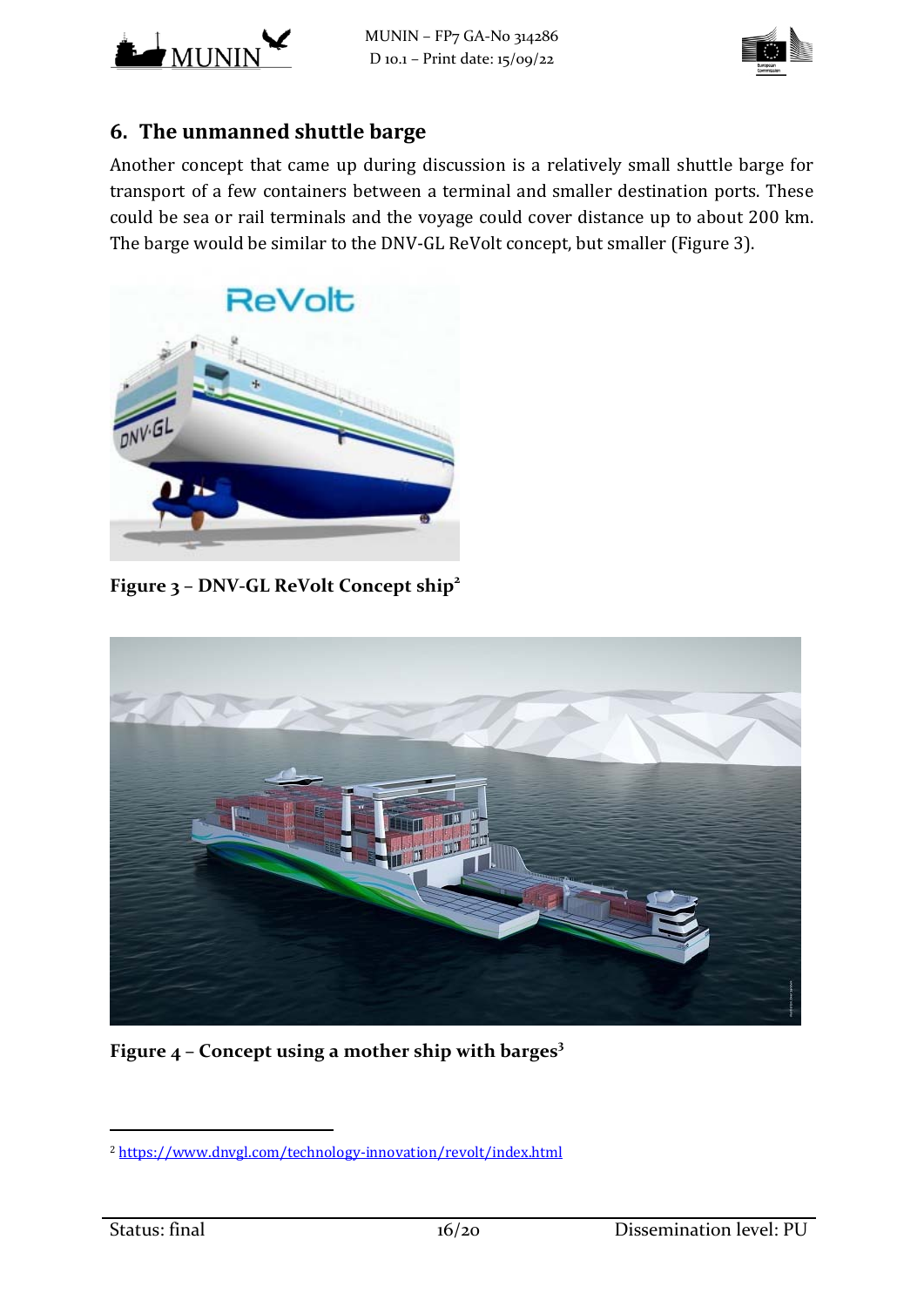



It could also be used in a related concept, suggested by NCE Marine and NCL in Norway Figure 4). The concept includes a mother ship that can use this type of shuttles to reach smaller destinations along the route. In the original concept the shuttles were manned and had their own cranes, but unmanned units may also be attractive in such a configuration. 

In both cases the same shuttle concept could be used. The general characteristics of the shuttle compared to the general unmanned SSS are summarized in the table.

| <b>Constraint</b>        | <b>Solution</b>                                               |
|--------------------------|---------------------------------------------------------------|
| No crew<br>1.            | Fully unmanned.                                               |
| 2.<br>No passengers      | Ok.                                                           |
| 3.<br><b>Quality SCC</b> | Ok. Need more direct control also for cargo handling.         |
| Simple design<br>4.      | Fairly simple (6.1)                                           |
| Automated cargo<br>5.    | None, dependent on shore support.                             |
| 6.<br>Fire protection    | Ok                                                            |
| Fuel issues<br>7.        | Battery.                                                      |
| 8.<br>Maintenance        | Very low.                                                     |
| 9.<br>Redundancy         | Not critical, but probably an implicit effect of design (6.1) |
| 10. Secure ICT           | 0k                                                            |
| 11. Heavy traffic        | As SSS (3.6)                                                  |
| 12. Direct control       | As SSS (3.6), but controlled directly from mother ship        |
| 13. Heavy weather        | Sheltered waters.                                             |
| 14. Documented safety    | Same.                                                         |
| 15. Dangerous cargo      | Same.                                                         |

## **6.1 Ship design**

The ship should be based on battery power for propulsion and should be cheap enough to allow it to stay at port to recharge without compromising return on investments.

It only has cargo carrying capability and no cranes. It needs good manoeuvrability for remote control to berth.

Ballast system may be necessary, dependent on general design and carrying capacity.

It would be designed for operation in protected waters only.

<u> 2002 - Andrea San Andrea San Andrea San Andrea San Andrea San Andrea San Andrea San Andrea San Andrea San An</u> 3

http://www.shortsea.tv/SitePages/News.aspx?t=Helt+ny+l%C3%B8sning+kan+l%C3%B8fte+last+fra+ve i+til+sj%C3%B8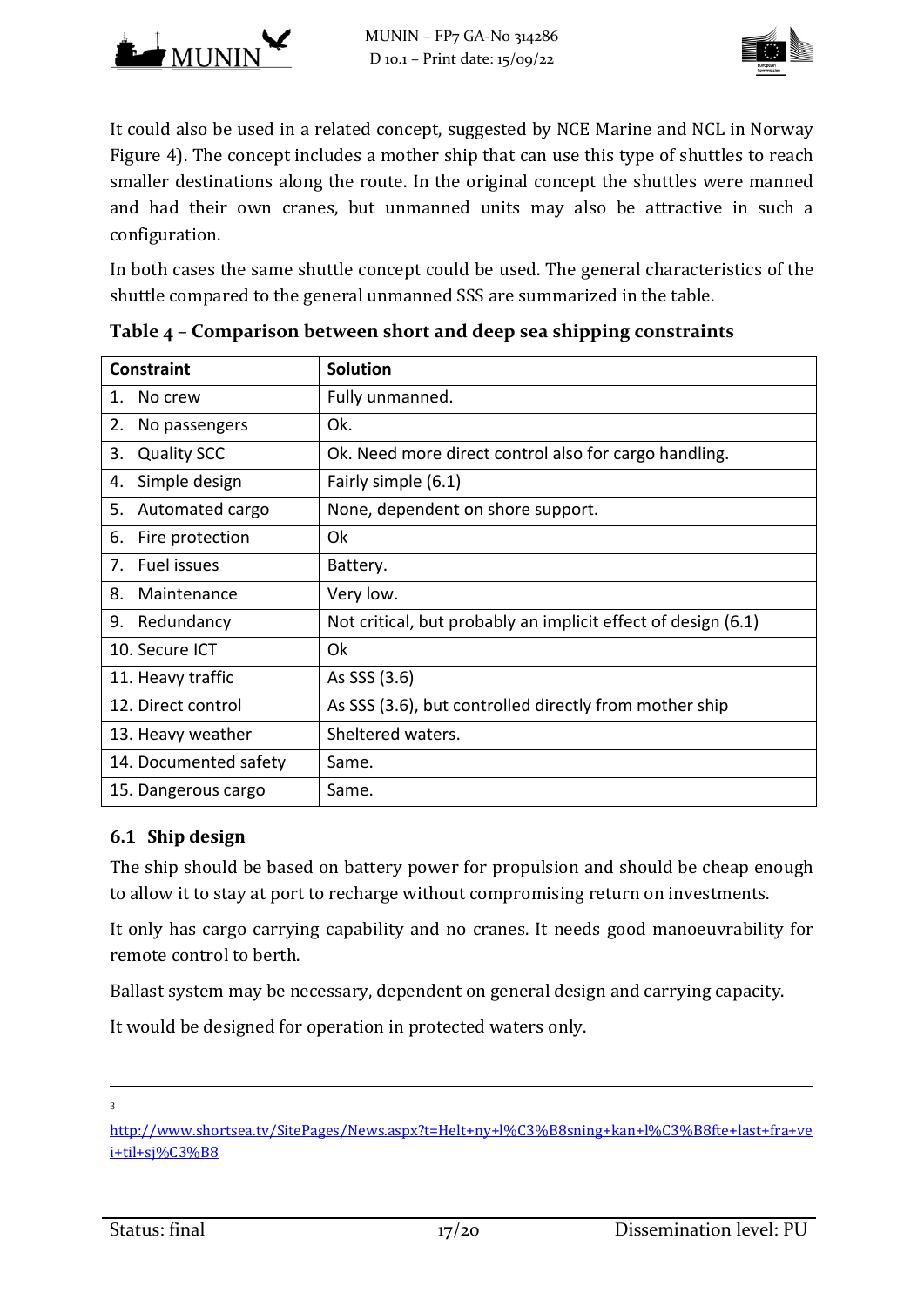



## **6.2 Application for inland waterways**

The barge as described here could also be used in inland waterways, particularly in areas where depth may be a restriction for ordinary barges.

The general ideas could also be used in a larger design, replacing conventional barges. However, it is not clear if batteries would be a viable alternative as charging times and battery costs may be problematic. LNG or similar clean fuel could be a very good alternative.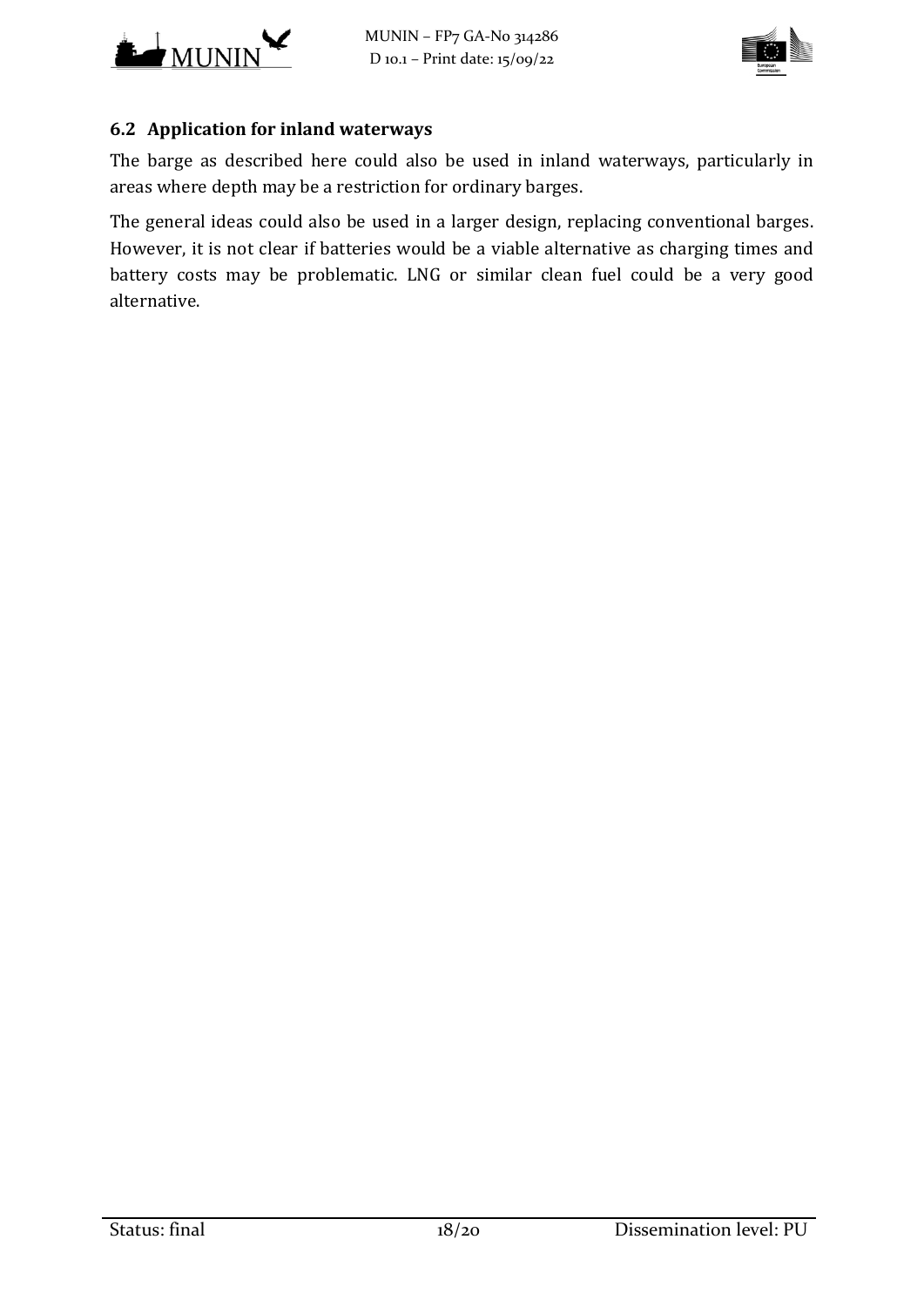



# **7. Conclusions**

The three cases described in sections 4 to 6 are all likely candidates for early tests of unmanned ships. Probably is the inland barge or the unmanned shuttle barge the simplest to implement in terms of technology and regulatory constraints. If the concept was used initially on a short range operations in waters restricted for other traffic and only within one jurisdiction, most constrains would be fairly straight forward to satisfy.

The short sea ship is also an interesting proposal, but requires more works as it operates in waters open for other traffic and often also in several jurisdictions. The larger short sea ship would also be more demanding in terms of port infrastructure and operators' business model.

Short sea is in general a more accommodating area for unmanned ship than deep sea as investments generally will be lower and operational and economical risks correspondingly smaller.